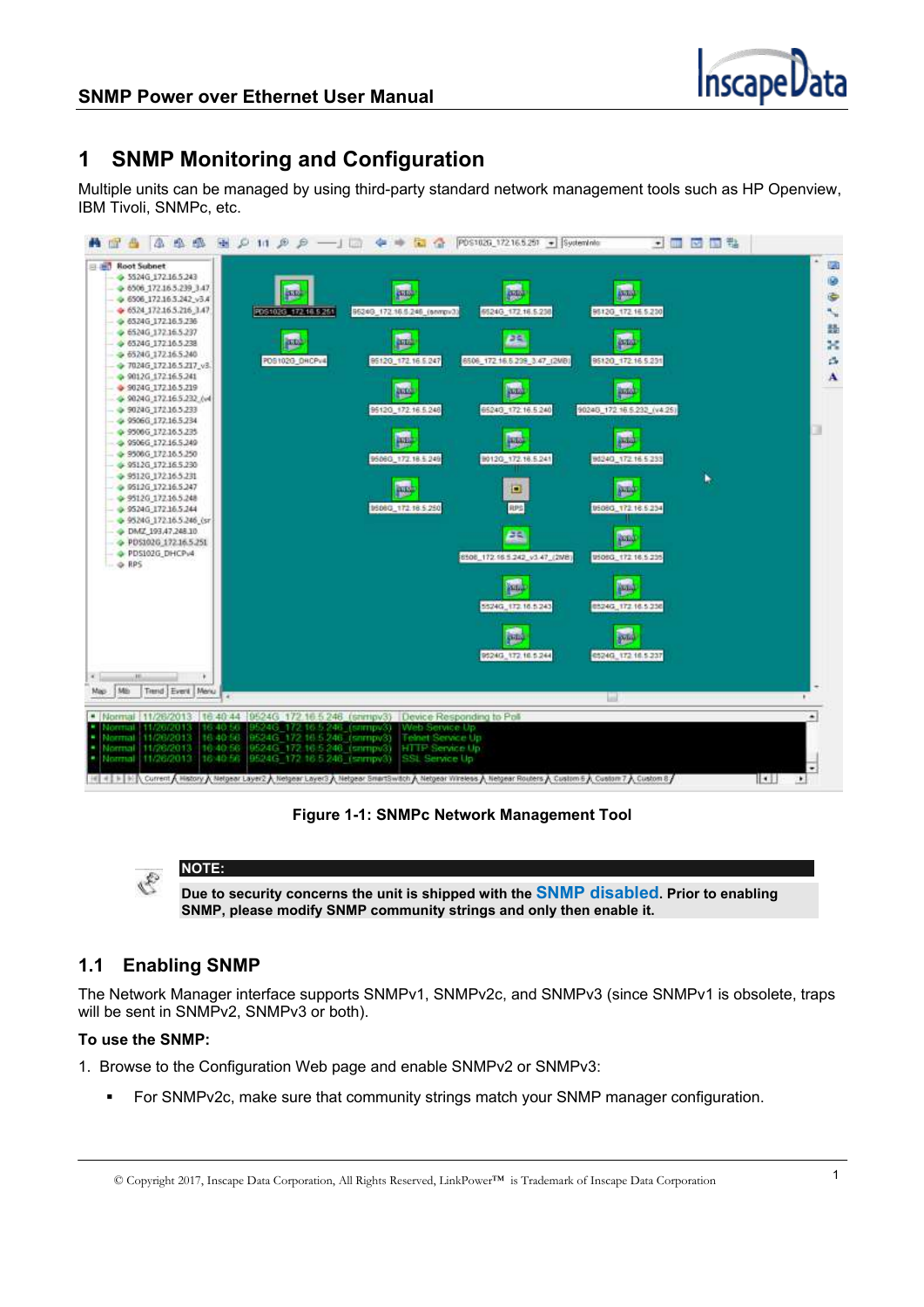#### **SNMP Power over Ethernet User Manual**



- For SNMPv3, make sure username, authentication and privacy password and encryption methods match your SNMP manager configuration.
- 2. Traps:
	- To enable traps set remote manager IP address in the *Remote IPv4/IPv6 SNMP Trap Managers* window.
	- To enable PoE traps (PoE port status changed, unit consumes over xy% of total unit power, or unit now consumes less than xy% of total unit power), please enable PoE Notifications (see image below).

| SNMP <sub>v2c</sub>                                     |                         | SNMP <sub>v3</sub>                           |                                              |  |
|---------------------------------------------------------|-------------------------|----------------------------------------------|----------------------------------------------|--|
| Enable SNMPv2c                                          | $\overline{\mathbf{v}}$ | Enable SNMPv3                                |                                              |  |
| <b>Get Community</b>                                    | public                  | <b>User Name</b>                             | admin                                        |  |
| <b>Set Community</b>                                    | private                 | Authentication<br>Password                   |                                              |  |
| <b>Trap Community</b>                                   | public                  | Privacy Password                             |                                              |  |
|                                                         |                         | Authentication and<br><b>Encryption Mode</b> | MD5+DES<br>▼                                 |  |
| <b>System Information (MIB-II, v2c/v3)</b>              |                         | <b>SNMPv3 Notification (Trap)</b>            |                                              |  |
| SysContact                                              | Someone                 | <b>User Name</b>                             | trap                                         |  |
| SysName                                                 | My Name                 | Authentication<br>Password                   |                                              |  |
| SysLocation                                             | Over The Globe          | <b>Privacy Password</b>                      |                                              |  |
|                                                         |                         | Authentication and<br><b>Encryption Mode</b> | None<br>▼                                    |  |
|                                                         |                         |                                              | Remote IPv4/IPv6 SNMP Trap Managers (v2c/v3) |  |
|                                                         |                         |                                              |                                              |  |
| PoE MIB (RFC3621, v2c/v3)<br><b>Enable Notification</b> |                         | $\overline{\mathsf{v}}$<br>Trap Manager #1   | 172.16.3.179                                 |  |

**Figure 1-2: Enable SNMPv2, SNMPv3 and PoE traps** 

# **1.2 SNMP MIBs**

Several MIBs are supported by SNMP manager.

- **RFC1213**: MIB-II which provides general IPv4 network statistics, and information on the device being managed.
- **RFC3621**: Power Over Ethernet (PoE) MIB which provides various management capabilities (see Figure 1-3)
- **Private MIB:** Enhance PoE functionality beyond RFC3621 PoE MIB.

### **1.3 RFC3621 PoE MIB**



**NOTE:**

**For a detailed PoE MIB description, please refer to Microsemi's Technical Note – 132 (can be found on the CD), which describes in detail PoE MIB functionality***.*